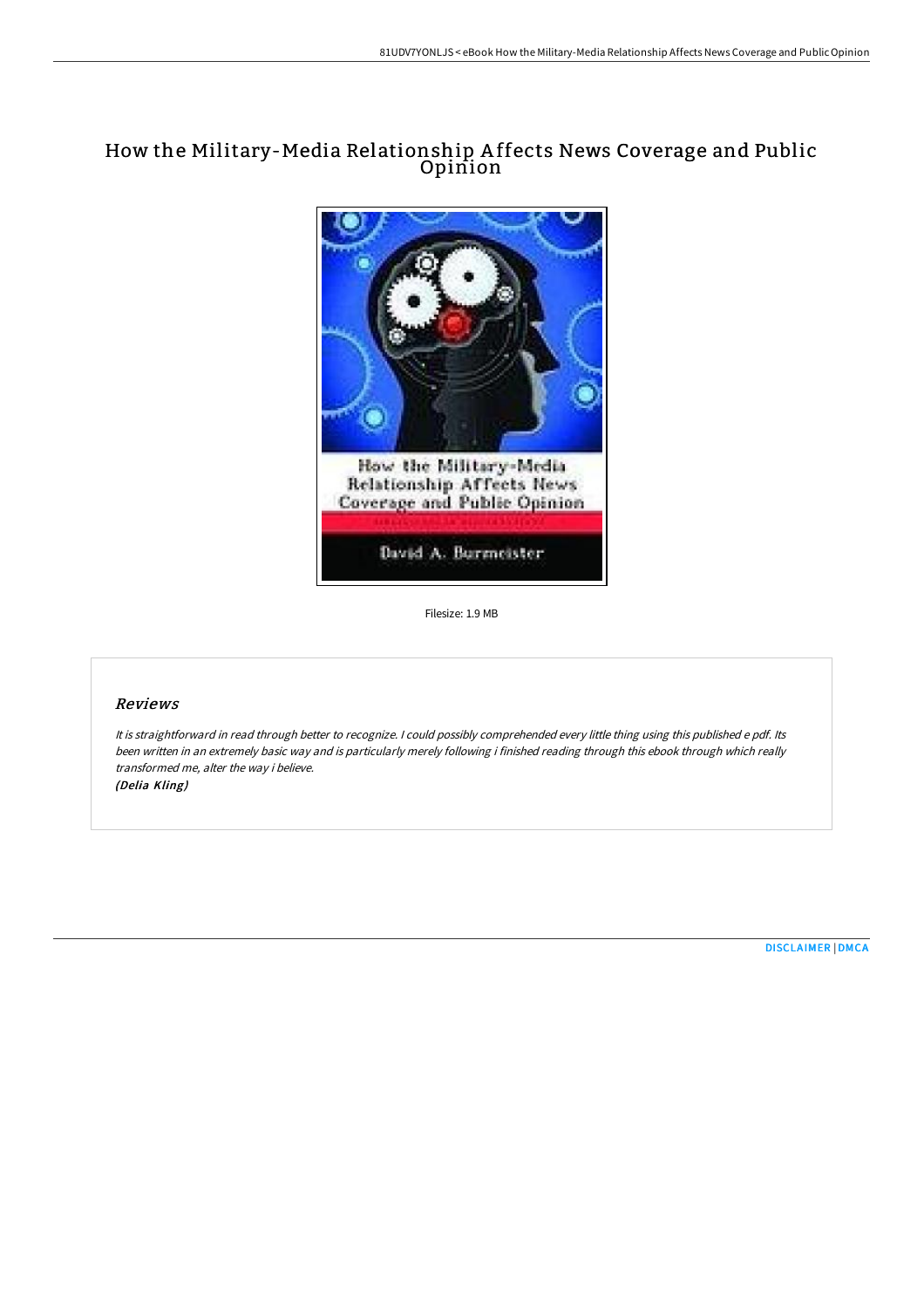## HOW THE MILITARY-MEDIA RELATIONSHIP AFFECTS NEWS COVERAGE AND PUBLIC OPINION



To get How the Military-Media Relationship Affects News Coverage and Public Opinion PDF, you should access the button listed below and save the document or get access to additional information which are in conjuction with HOW THE MILITARY-MEDIA RELATIONSHIP AFFECTS NEWS COVERAGE AND PUBLIC OPINION book.

Biblioscholar Nov 2012, 2012. Taschenbuch. Book Condition: Neu. 246x189x2 mm. This item is printed on demand - Print on Demand Neuware - Throughout history, the military and the media have shared a somewhat strained relationship, and during the Vietnam War, that relationship was showcased daily via television broadcasts across the United States. It was the first time military leaders had to deal with intense media scrutiny. Therefore, the military blamed the media for many of the problems during Vietnam, and that negative sentiment carried over into conflicts in Grenada, Panama, and the first Gulf War. The Department of Defense (DoD) tried to improve media access during all of these conflicts, but negative attitudes in regards to the media remained persistent among top U.S. military leaders. Even though DoD established the embedded media program in 2003 to give the media almost unfiltered access to U.S. troops in combat, it has only resulted in minor improvements to the military-media relationship. The problem is that throughout history the military-media relationship has hindered news coverage and negatively affected the public's opinion of combat operations. Using the problem and solution research methodology I traced military-media relationships throughout history during combat operations in Vietnam, Grenada, Panama, the first Gulf War, and Operation Iraqi Freedom (OIF) and found that it did have an effect on news coverage and public opinion. To bolster this relationship, increase news coverage, and improve positive public opinion I recommend that DoD include media embeds from military training up and throughout combat operations, fund the media embeds, and give them greater access to combat plans and operations. 36 pp. Englisch.

 $\frac{1}{16}$ Read How the Military-Media [Relationship](http://bookera.tech/how-the-military-media-relationship-affects-news.html) Affects News Coverage and Public Opinion Online  $\mathbf{E}$ Download PDF How the Military-Media [Relationship](http://bookera.tech/how-the-military-media-relationship-affects-news.html) Affects News Coverage and Public Opinion